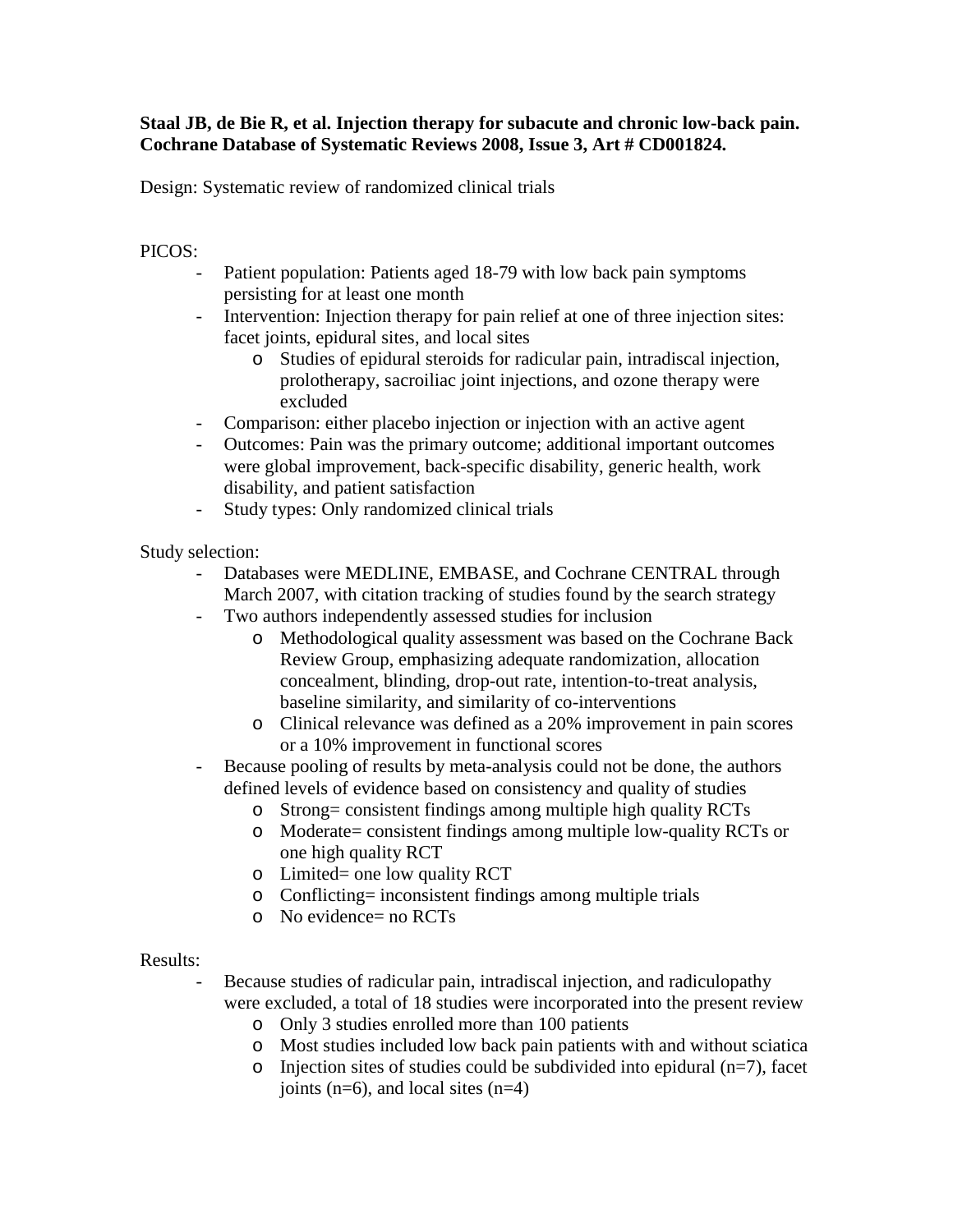- o 8 studies were considered to be placebo-controlled (3 of which used a local anesthetic as part of the control injection); 10 compared injections with other treatments
- Epidural steroids were compared with placebo in 2 studies; these did not show a significant difference between steroid and placebo for pain relief or other outcomes in the steroid group
	- o The authors judged that there was moderate evidence that epidural steroid injections are not significantly different from placebo for short term pain relief
- Epidural steroids were compared with other epidural injections (indomethacin, morphine, and midazolam) in 3 studies) the results provided limited evidence that there was no significant difference between epidural injection with steroid and epidural injection with indomethacin, morphine, and midazolam
- Epidural injections of different local anesthetics (ropivacaine vs. bupivacaine) were compared in 2 studies, yielding moderate evidence that there was no significant difference in analgesia between the two anesthetics
- Facet joint injections with steroids were compared with placebo injections in 2 studies, yielding moderate evidence that facet injection with steroids are not significantly different from placebo injections for short term relief of pain or disability, and limited evidence that there is no significant difference between steroid and placebo on work attendance
- Facet joint injections were compared with a variety of other injections in 4 studies, 3 of which were low quality; the single high quality study yielded moderate evidence that there is no significant difference between facet joint injection with steroids plus anesthetic vs. facet nerve blocks with similar medication
- One high quality study compared peri-articular facet injection with lidocaine followed by steroid vs. peri-articular injection with saline followed by steroid; the group which received lidocaine prior to steroid had more effective short term pain relief than the group whose steroid injection was preceded by saline, yielding moderate evidence that lidocaine is more effective than saline when used just prior to injecting steroid around the facet joint

Authors' conclusions:

- There is no strong evidence to support the use of any injection therapy (epidural, facet joint, local trigger point) for subacute low back pain without radicular pain
- The methodological quality of studies has not improved in recent years, and several remedies are needed
	- o A priority needs to be given to placebo-controlled trials, rather than trials comparing injections to similar treatments
	- o There needs to be a focus on longer term effects of injections, rather than on only short term effects
	- o Standards of methodological quality have become generally known, and need to be followed more closely; in particular, concealment of